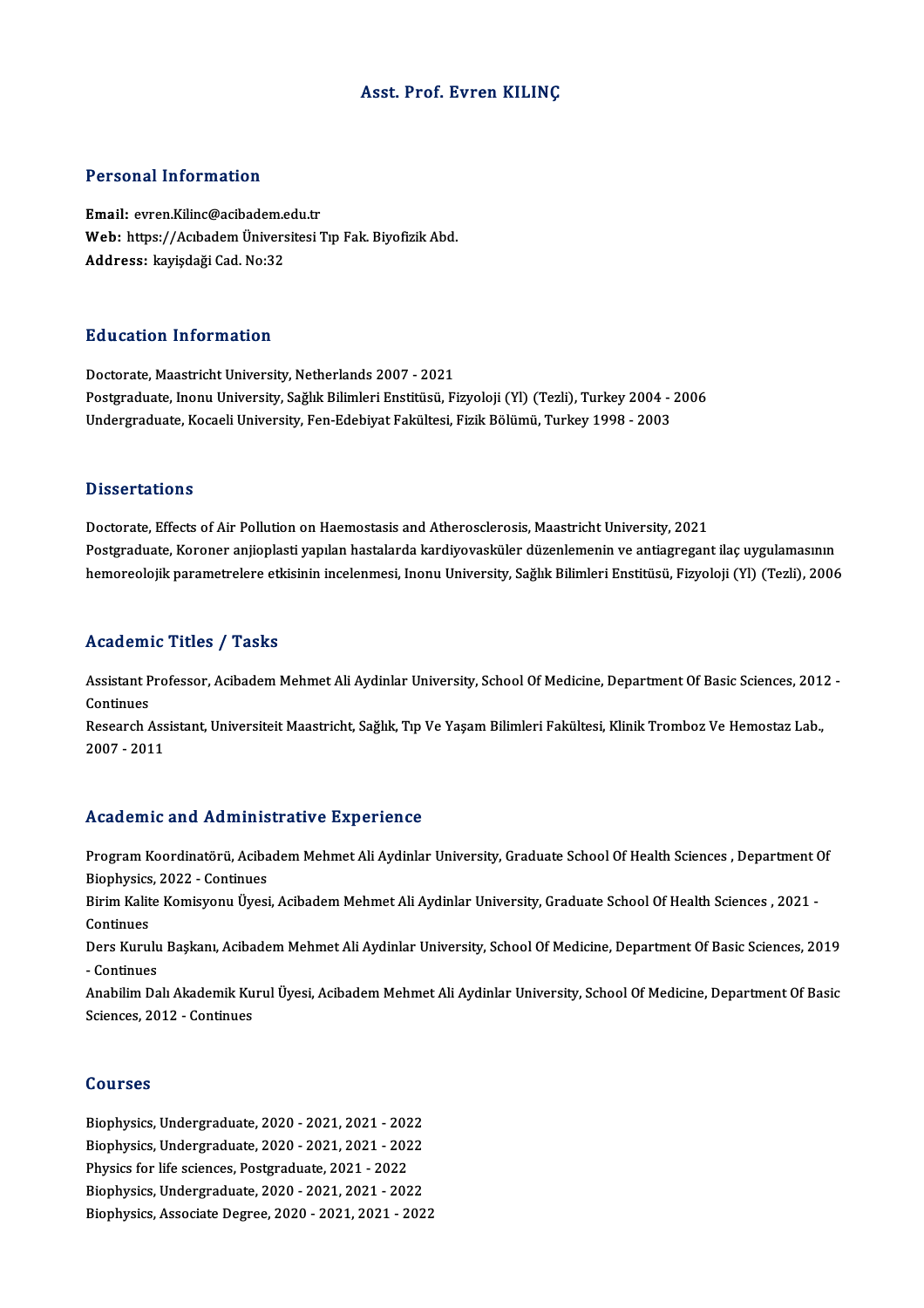year 2: Growth and Development, Undergraduate, 2020 - 2021, 2021 - 2022 year 2: Growth and Development , Undergraduate, 2020 - 20<br>Year 3: Infertility, Undergraduate, 2020 - 2021, 2021 - 2022<br>Resis Biophysics, Restanduate, 2021, 2022 year 2: Growth and Development , Undergrad<br>Year 3: Infertility, Undergraduate, 2020 - 202<br>Basic Biophysics, Postgraduate, 2021 - 2022<br>Clinical Biochemistry, Undergraduate, 2020 Year 3: Infertility, Undergraduate, 2020 - 2021, 2021 - 2022<br>Basic Biophysics, Postgraduate, 2021 - 2022<br>Clinical Biochemistry, Undergraduate, 2020 - 2021, 2021 - 2022<br>Biophysics, Undergraduate, 2020, 2021, 2021, 2022 Basic Biophysics, Postgraduate, 2021 - 2022<br>Clinical Biochemistry, Undergraduate, 2020 - 2021, 201<br>Biophysics, Undergraduate, 2020 - 2021, 2021 - 2022<br>Biophysics, Undergraduate, 2020, 2021, 2021, 2022 Clinical Biochemistry, Undergraduate, 2020 - 2021, 2021<br>Biophysics, Undergraduate, 2020 - 2021, 2021 - 2022<br>Biophysics, Undergraduate, 2020 - 2021, 2021 - 2022<br>Firik, Associate Degree, 2020, 2021, 2021, 2022 Biophysics, Undergraduate, 2020 - 2021, 2021 - 2022<br>Biophysics, Undergraduate, 2020 - 2021, 2021 - 2022<br>Fizik, Associate Degree, 2020 - 2021, 2021 - 2022<br>Fizik, Associate Degree, 2020 - 2021, 2021 - 2022 Biophysics, Undergraduate, 2020 - 2021, 2021 - 2022<br>Fizik, Associate Degree, 2020 - 2021, 2021 - 2022<br>Fizik, Associate Degree, 2020 - 2021, 2021 - 2022<br>Biophysics, Undergraduate, 2020 - 2021, 2021 - 2022 Fizik, Associate Degree, 2020 - 2021, 2021 - 2022 Fizik, Associate Degree, 2020 - 2021, 2021 - 2022<br>Biophysics, Undergraduate, 2020 - 2021, 2021 - 2022<br>Kardiyovaskuler Sistem Biyofiziği, Postgraduate, 2021 - 2022<br>Fizik Undergraduate, 2020, 2021, 2021, 2022 Biophysics, Undergraduate, 2020 - 2021, 2021 -<br>Kardiyovaskuler Sistem Biyofiziği, Postgraduate,<br>Fizik, Undergraduate, 2020 - 2021, 2021 - 2022<br>Biophysics, Undergraduate, 2020, 2021, 2021 Kardiyovaskuler Sistem Biyofiziği, Postgraduate, 2021<br>Fizik, Undergraduate, 2020 - 2021, 2021 - 2022<br>Biophysics, Undergraduate, 2020 - 2021, 2021 - 2022

# Biophysics, ondergraduate, 2020 - 2021, 2021 - 2022<br>Articles Published in Journals That Entered SCI, SSCI and AHCI Indexes

- rticles Published in Journals That Entered SCI, SSCI and AHCI Indexes<br>I. Modeling and dynamical analysis of the full-length structure of factor XII with zinc.<br>Kiling E. Can Timugin A. C. Selim Ginanagh: S. Timugin E. Kılınç E., Can Timucin A. C. , Selim Cinaroglu S., Timucin E.<br>Journal of molecular modeling, vol.28, no.5, pp.129, 2022 (Journal Indexed in SCI Expanded) I. Modeling and dynamical analysis of the full-length structure of factor XII with zinc. Kılınç E., Can Timucin A. C. , Selim Cinaroglu S., Timucin E.<br>Journal of molecular modeling, vol.28, no.5, pp.129, 2022 (Journal Indexed in SCI Expanded)<br>II. Role of Hypoxia-Inducible Factors (HIF) in Regulating Intracellu
- Journal of molecular modeling, vol.28, no.5, pp.1<br>Role of Hypoxia-Inducible Factors (HIF) is<br>Subunites in in-vitro Ischmic Heart Model<br>Consay C, KU INC E, PALOČULE Role of Hypoxia-Inducible Face<br>Subunites in in-vitro Ischmic |<br>Gencay G., KILINÇ E., BALOĞLU E.<br>ACTA PHYSIOLOGICA vol 224 nn Subunites in in-vitro Ischmic Heart Model<br>Gencay G., KILINÇ E., BALOĞLU E.<br>ACTA PHYSIOLOGICA, vol.234, pp.21, 2022 (Journal Indexed in SCI) Gencay G., KILINÇ E., BALOĞLU E.<br>ACTA PHYSIOLOGICA, vol.234, pp.21, 2022 (Journal Indexed in SCI)<br>III. Thermal Proteome Profiling and Meltome Analysis of a Thermophilic Bacterial Strain,Geobacillus<br>thermologyorongABTPW
- ACTA PHYSIOLOGICA, vol.234, pp.21, 2022 (Journal Indexed in SCI)<br>Thermal Proteome Profiling and Meltome Analysis of a The<br>thermoleovoransARTRW1: Toward Industrial Applications<br>Ortug M. KILING E. Aligeg M. Karagular N. G Thermal Proteome Profiling and Meltom<br>thermoleovoransARTRW1: Toward Indu<br>Oztug M., KILINÇ E., Akgoz M., Karaguler N. G.<br>OMICS A JOURNAL OF INTECRATIVE PIOLOC. thermoleovoransARTRW1: Toward Industrial Applications<br>Oztug M., KILINÇ E., Akgoz M., Karaguler N. G.<br>OMICS-A JOURNAL OF INTEGRATIVE BIOLOGY, vol.24, pp.756-765, 2020 (Journal Indexed in SCI)<br>Lavel of trace elements in seru
- Oztug M., KILINÇ E., Akgoz M., Karaguler N. G.<br>OMICS-A JOURNAL OF INTEGRATIVE BIOLOGY, vol.24, pp.756-765, 2020 (Journal Indexed in SCI)<br>IV. Level of trace elements in serum and toenail samples of patients with onychocrypt OMICS-A JOURNAL OF INTEGRAT<br>Level of trace elements in se<br>toenail) and onychomycosis<br>VILINGE BUTURAV B. Allma E KILINÇE.,BUTURAKB.,AlkanF.A. JOURNAL OF TRACE ELEMENTS IN MEDICINE AND BIOLOGY, vol.61, 2020 (Journal Indexed in SCI) KILINÇ E., BUTURAK B., Alkan F. A.<br>JOURNAL OF TRACE ELEMENTS IN MEDICINE AND BIOLOGY, vol.61, 2020 (Journal Indexed in SCI)<br>V. The relationship between serum leptin and VO2max levels in pre-puberty swimmer girls: effec

## **JOURNAL OF TRA**<br>The relationshi<br>acute exercise<br>CÜLLÜE CÜLLÜ The relationship between serum leptin and VO2max level<br>acute exercise<br>GÜLLÜ E., GÜLLÜ A., DÜZOVA H., Ozgor B., KILINÇ E., AKÇINAR F.<br>PROCRESS IN NUTRITION vol 22, po 1 pp 177 124 2020 (Journa acute exercise<br>GÜLLÜ E., GÜLLÜ A., DÜZOVA H., Ozgor B., KILINÇ E., AKÇINAR F.<br>PROGRESS IN NUTRITION, vol.22, no.1, pp.177-184, 2020 (Journal Indexed in SCI)<br>EVALUATION OF ZINC AND CORRER TOYICITY CAUSED BY INCESTION OF

### GÜLLÜ E., GÜLLÜ A., DÜZOVA H., Ozgor B., KILINÇ E., AKÇINAR F.<br>PROGRESS IN NUTRITION, vol.22, no.1, pp.177-184, 2020 (Journal Indexed in SCI)<br>VI. EVALUATION OF ZINC AND COPPER TOXICITY CAUSED BY INGESTION OF TURKISH COINS: PROGRESS IN N<br>EVALUATION<br>VITRO STUDY<br>Allan E.A., KUJ EVALUATION OF ZINC AND COPPER T<br>VITRO STUDY<br>Alkan F. A. , KILINÇ E., Gulyasar T., Or M. E.<br>JOUPNAL OF ELEMENTOLOCY .vol 25, no 2 VITRO STUDY<br>Alkan F. A. , KILINÇ E., Gulyasar T., Or M. E.<br>JOURNAL OF ELEMENTOLOGY, vol.25, no.3, pp.961-971, 2020 (Journal Indexed in SCI)<br>Completion renair exhibits increased healing characteristics compared with

## Alkan F. A. , KILINÇ E., Gulyasar T., Or M. E.<br>JOURNAL OF ELEMENTOLOGY, vol.25, no.3, pp.961-971, 2020 (Journal Indexed in SCI)<br>VII. Completion repair exhibits increased healing characteristics compared with in situ repair **JOURNAL OF ELEMENTOLOGY, vol.25, n<br>Completion repair exhibits increas<br>thickness bursal rotator cuff tears**<br>CERELLA *VOCAO*ČLU P ULVU T V Si Completion repair exhibits increased healing characteristics compare<br>thickness bursal rotator cuff tears<br>GERELI A., KOCAOĞLU B., ULKU T. K. , Silay S., KILINÇ E., Uslu S., Nalbantoglu U.<br>KNEE SURCERY SPORTS TRAUMATOLOCY AR

thickness bursal rotator cuff tears<br>GERELI A., KOCAOĞLU B., ULKU T. K. , Silay S., KILINÇ E., Uslu S., Nalbantoglu U.<br>KNEE SURGERY SPORTS TRAUMATOLOGY ARTHROSCOPY, vol.26, no.8, pp.2498-2504, 2018 (Journal Indexed in<br>SCI) GERELI A., KOCAOĞLU B., ULKU T. K., Silay S., KILINÇ E., Uslu S., Nalbantoglu U. KNEE SURGERY SPORTS TRAUMATOLOGY ARTHROSCOPY, vol.26, no.8, pp.2498-2504<br>SCI)<br>VIII. The Effects of Ghrelin and Orexin Antagonists in LPS-induced Sepsis Model<br>Cilingin S. VII INCE, Virilei C. Volgari M.

# SCI)<br>The Effects of Ghrelin and Orexin Ar<br>Cilingir S., KILINÇ E., Kirikci G., Kolgazi M.<br>ACTA PHYSIOLOGICA vol 318 np 32.33 The Effects of Ghrelin and Orexin Antagonists in LPS-induced S<br>Cilingir S., KILINÇ E., Kirikci G., Kolgazi M.<br>ACTA PHYSIOLOGICA, vol.218, pp.32-33, 2016 (Journal Indexed in SCI)<br>Components of ambient six pollution offect t

ACTA PHYSIOLOGICA, vol.218, pp.32-33, 2016 (Journal Indexed in SCI)

# Cilingir S., KILINÇ E., Kirikci G., Kolgazi M.<br>ACTA PHYSIOLOGICA, vol.218, pp.32-33, 2016 (Journal Indexed in SCI)<br>IX. Components of ambient air pollution affect thrombin generation in healthy humans: the RAPTES<br>project Components of ambient air pollution affect thrombin generation in healthy humans: the RAPTES<br>project<br>Strak M., Hoek G., Steenhof M., Kilinc E., Godri K. J. , Gosens I., Mudway I. S. , van Oerle R., Spronk H. M. H. , Cassee

project<br>Strak M.<br>R. , et al.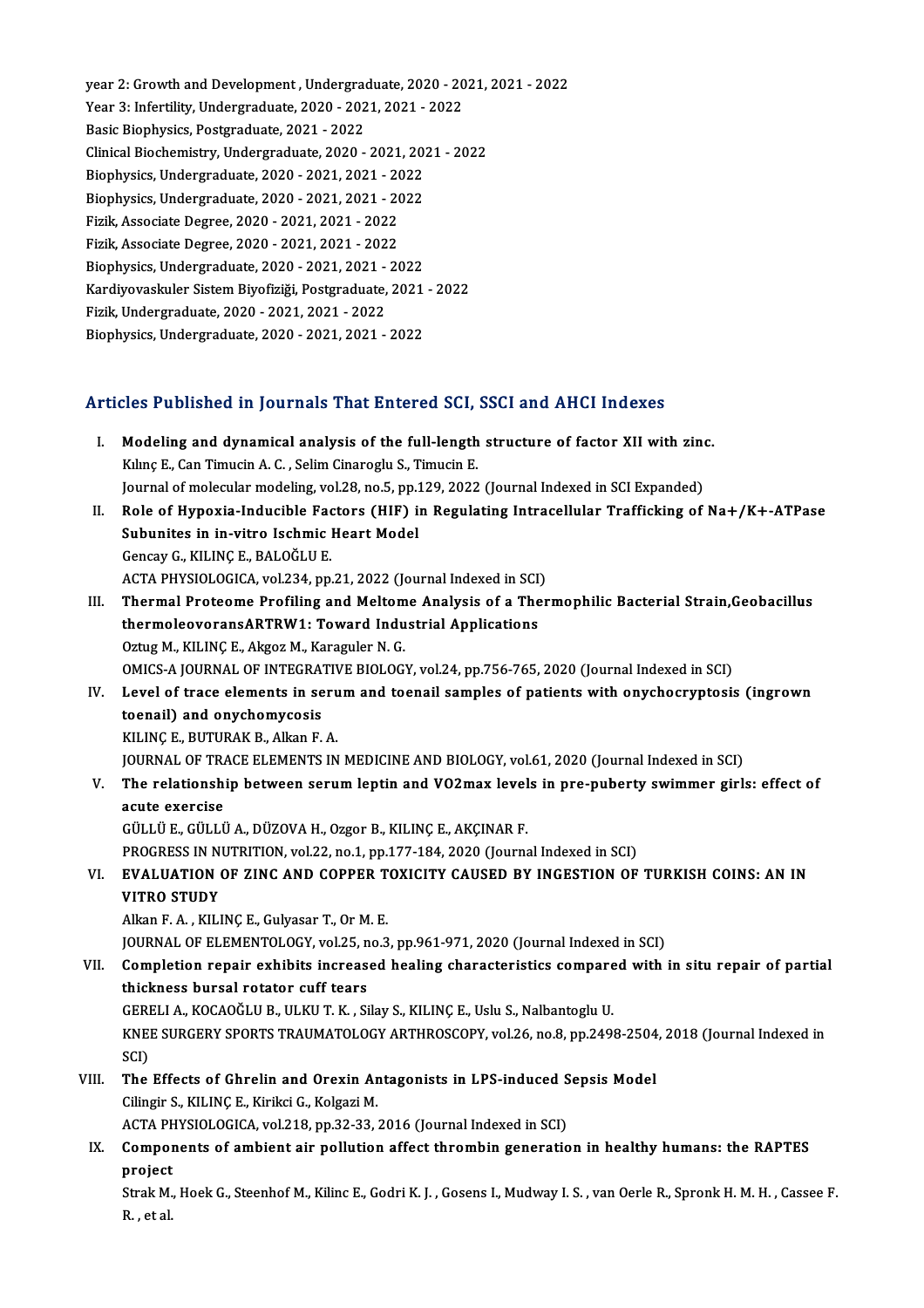OCCUPATIONAL AND ENVIRONMENTAL MEDICINE, vol.70, no.5, pp.332-340, 2013 (Journal Indexed in SCI)<br>Fester XII estivation is essential to quatein the presency lant effects of portiaulate matter

OCCUPATIONAL AND ENVIRONMENTAL MEDICINE, vol.70, no.5, pp.332-340, 2013 (Journal Indexed in Manuscriptum of the procoagulant effects of particulate matter Kiling E. Van Oarle B. Borisseff L.L. Oschatz C. Corlofo Nijland M. OCCUPATIONAL AND ENVIRONMENTAL MEDICINE, vol.70, no.5, pp.332-340, 2013 (Journal Indexed in SCI)<br>Factor XII activation is essential to sustain the procoagulant effects of particulate matter<br>Kilinc E., Van Oerle R., Borisso X. Factor XII activation is essential to sustain the procoagulant effects of particulate matter<br>Kilinc E., Van Oerle R., Borissoff J. I. , Oschatz C., Gerlofs-Nijland M. E. , Janssen N. A. , Cassee F. R. , Sandstrom T.,<br>Re Kilinc E., Van Oerle R., Borissoff J. I. , Oschatz C., Gerlofs-Nijland M. E. , Janssen N. A. , Cassee F. R. , Sandstro<br>Renne T., Ten Cate H., et al.<br>JOURNAL OF THROMBOSIS AND HAEMOSTASIS, vol.9, no.7, pp.1359-1367, 2011 (J Renne T., Ten Cate H., et al.<br>JOURNAL OF THROMBOSIS AND HAEMOSTASIS, vol.9, no.7, pp.135<br>XI. The procoagulant effects of fine particulate matter in vivo<br>Kiling E. Schulz H. Kuiner G.J.A.J.M. Spreak H.M.H. ten Gate H.

- JOURNAL OF THROMBOSIS AND HAEMOSTASIS, vol.9, no.7, pp.1359-1367, 2011 (Journal Indexed in SCI)<br>The procoagulant effects of fine particulate matter in vivo<br>Kilinc E., Schulz H., Kuiper G. J. A. J. M. , Spronk H. M. H. , te XI. The procoagulant effects of fine particulate matter in vivo<br>Kilinc E., Schulz H., Kuiper G. J. A. J. M. , Spronk H. M. H. , ten Cate H., Upadhyay S., Ganguly K., Stoeger T., Semmler-<br>Bhenke M., Takenaka S., et al. Kilinc E., Schulz H., Kuiper G. J. A. J. M. , Spronk H. M. H. , ten Cate H., Upadh<br>Bhenke M., Takenaka S., et al.<br>PARTICLE AND FIBRE TOXICOLOGY, vol.8, 2011 (Journal Indexed in SCI)<br>Bulmonory and cardiovascular offects of Bhenke M., Takenaka S., et al.<br>PARTICLE AND FIBRE TOXICOLOGY, vol.8, 2011 (Journal Indexed in SCI)<br>XII. Pulmonary and cardiovascular effects of traffic-related particulate matter: 4-week exposure of rats<br>to reader on diese
- PARTICLE AND FIBRE TOXICOLOGY, vol.8, 2011 (Journ<br>Pulmonary and cardiovascular effects of traffic-<br>to roadside and diesel engine exhaust particles Pulmonary and cardiovascular effects of traffic-related particulate matter: 4-week exposure of ra<br>to roadside and diesel engine exhaust particles<br>Gerlofs-Nijland M. E. , Totlandsdal A. I. , Kilinc E., Boere A. J. F. , Fokk to roadside and diesel engine exhaust particles<br>Gerlofs-Nijland M. E. , Totlandsdal A. I. , Kilinc E., Boere A. J. F. , Fokkens P. H. B. , Leseman D. L. A. C. , Sioutas C.,<br>Schwarze P. E. , Spronk H. M. , Hadoke P. W. F. , Gerlofs-Nijland M. E. , Totlandsdal A. I. , Kilinc E., Boere A. J. F. , Fokkens P. H. B. , Lesema<br>Schwarze P. E. , Spronk H. M. , Hadoke P. W. F. , et al.<br>INHALATION TOXICOLOGY, vol.22, no.14, pp.1162-1173, 2010 (Journal I Schwarze P. E., Spronk H. M., Hadoke P. W. F., et al.<br>INHALATION TOXICOLOGY, vol.22, no.14, pp.1162-1173, 2010 (Journal I<br>XIII. Early Atherosclerosis Exhibits an Enhanced Procoagulant State<br>Poriscoff J. J. Heeneman S. Vili
- INHALATION TOXICOLOGY, vol.22, no.14, pp.1162-1173, 2010 (Journal Indexed in SCI)<br><mark>Early Atherosclerosis Exhibits an Enhanced Procoagulant State</mark><br>Borissoff J. I. , Heeneman S., Kilinc E., Kassak P., Van Oerle R., Winckers Early Atherosclerosis Exhibits an Enhanced Procoagulant State<br>Borissoff J. I. , Heeneman S., Kilinc E., Kassak P., Van Oerle R., Winckers K<br>Hackeng T. M. , Daemen M. J. A. P. , et al.<br>CIRCULATION, vol.122, no.8, pp.821-843 Borissoff J. I. , Heeneman S., Kilinc E., Kassak P., Van Oerle R., Winckers K<br>Hackeng T. M. , Daemen M. J. A. P. , et al.<br>CIRCULATION, vol.122, no.8, pp.821-843, 2010 (Journal Indexed in SCI)<br>Plasma viscosity and maan plat Hackeng T. M. , Daemen M. J. A. P. , et al.<br>CIRCULATION, vol.122, no.8, pp.821-843, 2010 (Journal Indexed in SCI)<br>XIV. Plasma viscosity and mean platelet volume in patients undergoing coronary angiography<br>Senen K. Tenel E.
- CIRCULATION, vol.122, no.8, pp.821-843, 2010 (Journal Indexed in<br>Plasma viscosity and mean platelet volume in patients unde<br>Senen K., Topal E., KILINÇ E., ten Cate H., Tek I., Karakoc Y., Yetkin E.<br>CLINICAL HEMOPHEOLOCY AN Plasma viscosity and mean platelet volume in patients undergoing coronary angiography<br>Senen K., Topal E., KILINÇ E., ten Cate H., Tek I., Karakoc Y., Yetkin E.<br>CLINICAL HEMORHEOLOGY AND MICROCIRCULATION, vol.44, no.1, pp.3 CLINICAL HEMORHEOLOGY AND MICROCIRCULATION, vol.44, no.1, pp.35-41, 2010 (Journal Indexed in SCI)
- Senen K., Topal E., KILINÇ E., ten Cate H., Tek I., Karakoc Y., Yetkin E.<br>CLINICAL HEMORHEOLOGY AND MICROCIRCULATION, vol.44, no.1, pp.35-41, 2010 (Journal Indexed in SCI)<br>XV. Effects of acute moderate and strenuous exerci DÜZOVAH.,KarakocY.,EmreM.H. ,DoganZ.Y. ,KILINÇE. response in trained rats<br>DÜZOVA H., Karakoc Y., Emre M. H. , Dogan Z. Y. , KILINÇ E.<br>JOURNAL OF SPORTS SCIENCE AND MEDICINE, vol.8, no.2, pp.219-224, 2009 (Journal Indexed in SCI)<br>Effects of Ambiont Air Bollution on Homost
	-
- DÜZOVA H., Karakoc Y., Emre M. H. , Dogan Z. Y. , KILINÇ E.<br>JOURNAL OF SPORTS SCIENCE AND MEDICINE, vol.8, no.2, pp.219-224, 200<br>XVI. Effects of Ambient Air Pollution on Hemostasis and Inflammation<br>Pudes C. Janssen N. A. H JOURNAL OF SPORTS SCIENCE AND MEDICINE, vol.8, no.2, pp.219-224, 2009 (Journal Indexed in SCI)<br>Effects of Ambient Air Pollution on Hemostasis and Inflammation<br>Rudez G., Janssen N. A. H. , Kilinc E., Leebeek F. W. G. , Gerl Effects of Ambient Air Pollution on Hemostasis and Inflammation<br>Rudez G., Janssen N. A. H. , Kilinc E., Leebeek F. W. G. , Gerlofs-Nijland M. E. , Spronk H. M. H. , ten Cate H., Cassee F.<br>R. , de Maat M. P. M. Rudez G., Janssen N. A. H. , Kilinc E., Leebeek F. W. G. , Gerlofs-Nijland M. E. , Spronk H. M. H. , ten Cate H<br>R. , de Maat M. P. M.<br>ENVIRONMENTAL HEALTH PERSPECTIVES, vol.117, no.6, pp.995-1001, 2009 (Journal Indexed in

XVII. Effects of different durations of treadmill training exercise on bone mineral density in growing rats<br>Ertem K., Karakoc Y., Duzova H., Kekilli E., Emre M. H., KILINC E., Yagmur C. ENVIRONMENTAL HEALTH PERSPECTIVES, vol.117, no.6, pp.995-1001, 200<br>Effects of different durations of treadmill training exercise on bor<br>Ertem K., Karakoc Y., Duzova H., Kekilli E., Emre M. H. , KILINÇ E., Yagmur C.<br>PIOLOCY BIOLOGY OF SPORT, vol.25, no.2, pp.187-193, 2008 (Journal Indexed in SCI)

### Articles Published in Other Journals

I. The effect of titanium dioxide particles of different shapes and sizes on the factor XII protein The effect of titanium dioxide pathway)<br>(intrinsic coagulation pathway) The eff<br>(intrins<br>Kılınç E.<br>Modisin Kilinç E.<br>Medicine Science, vol.10, no.3, pp.912-917, 2021 (Other Refereed National Journals)

### Books&Book Chapters

- I. CHAPTER 20 PARTICLES, COAGULATION, AND THROMBOSIS
	- Kılınç E., Goran R., Spronk H., Nemmar A., De Maat M. P., Ten Cate H., Hoylaerts M. F. in: Cardiovascular Effects of Inhaled Ultrafine and Nano-Sized Particles, Flemming R. Cassee (Editor),Nicholas L. Mills (Editor),David E. Newby (Editor), Editor, John Wiley & Sons, West Sussex, UK, Leicester, pp.403-420, 2011

#### Refereed Congress / Symposium Publications in Proceedings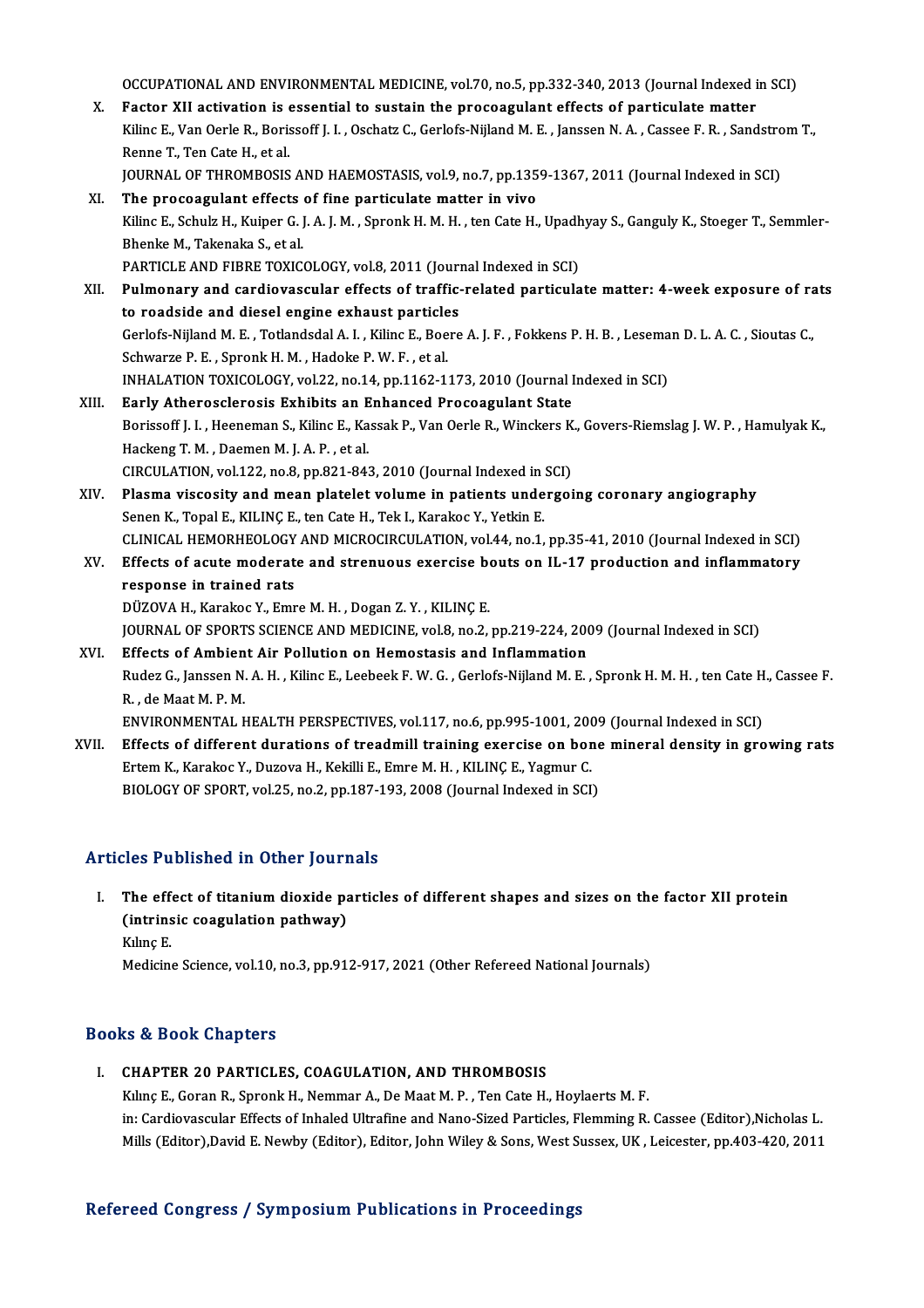I. Role of Hypoxia-Inducible Factors (HIF) in Regulating Intracellular Trafficking of Na†/K<sup>+</sup>-ATPase<br>Subunites in in vitre Jeebmis Heart Model Role of Hypoxia-Inducible Factors (HIF) in<br>Subunites in in-vitro Ischmic Heart Model<br>Cangu C. Kiling E. Balağlu E Role of Hypoxia-Inducible<br>Subunites in in-vitro Ischn<br>Gençay G., Kılınç E., Baloğlu E.<br>46 Illusal Eizvaleji Kongresi 1 Subunites in in-vitro Ischmic Heart Model<br>Gençay G., Kılınç E., Baloğlu E.<br>46. Ulusal Fizyoloji Kongresi, Samsun, Turkey, 8 - 10 October 2021, pp.21<br>Hunerseaculant Effects of UDB via Laukasutes Gençay G., Kılınç E., Baloğlu E.<br>46. Ulusal Fizyoloji Kongresi, Samsun, Turkey, 8 - 10<br>II. Hypercoagulant Effects of UDP via Leukocytes<br>Sağdilek E., Kılınç E. 46. Ulusal Fizyoloji I<br><mark>Hypercoagulant E</mark><br>Sağdilek E., Kılınç E.<br>TPS International P. Hypercoagulant Effects of UDP via Leukocytes<br>Sağdilek E., Kılınç E.<br>TBS International Biochemistry Congress 2021-32nd National Biochemistry Congress, Gaziantep, Turkey, 27 - 30<br>Osteber 2021 pp.61 Sağdilek E., Kılınç E.<br>TBS International Bio<br>October 2021, pp.61<br>The anti-inflammat TBS International Biochemistry Congress 2021-32nd National Biochemistry Congress, Gaziantep, Turkey, 27 - 30<br>October 2021, pp.61<br>III. The anti-inflammatory effects of orexin receptor antagonist on endotoxemia induced sepsi October 2021, pp.61<br>The anti-inflammatory effects of o<br>Kolgazi Gürcanlı M., Kılınç E., Çilingir S. The anti-inflammatory effects of orexin receptor antagonist on endotoxemia induced sepsis mo<br>Kolgazi Gürcanlı M., Kılınç E., Çilingir S.<br>XXX. National Congress of the Turkish Biochemical Society TBS 2019, Antalya, Turkey, IV. Orexin peptides have role in the action mechanism of cholinergic anti-inflammatory pathway in the gastrointestinal tract XXX. National Congress of the Turkish Biochemical Society TBS 2019, Antalya, Turkey, 26 - 31 October 2019 Kolgazi Gürcanlı M., Çilingir S., Kılınç E., Akyerli Boylu C. gastrointestinal tract<br>Kolgazi Gürcanlı M., Çilingir S., Kılınç E., Akyerli Boylu C.<br>Union of thrace universities 2nd international health sciences congress, Tekirdağ, Turkey, 15 - 17 November 2018<br>Effect of titenium dioxi Kolgazi Gürcanlı M., Çilingir S., Kılınç E., Akyerli Boylu C.<br>Union of thrace universities 2nd international health sciences congress, Tekirdağ, Turkey, 15 - 17 Novemb<br>V. Effect of titanium dioxide nanoparticles of differe Union of thrae<br>Effect of tita<br>coagulation<br><sup>Kilme E</sup> Effect o<br>coagula<br>Kılınç E.<br>20th AN coagulation<br>Kılınç E.<br>30th ANNUAL BIOPHYSICS CONGRESS (INTERNATIONAL), Muğla, Turkey, 10 - 13 October 2018, pp.1-63 Kılınç E.<br>30th ANNUAL BIOPHYSICS CONGRESS (INTERNATIONAL), Muğla, Turkey, 10 - 13 October 2018, pp.1-63<br>VI. Modeling and dynamics of the full-length structure of the factor XII protein: Insights into the<br>mochanism of activ 30th ANNUAL BIOPHYSICS CONGRESS (INTERNATIC<br>Modeling and dynamics of the full-length strud<br>mechanism of activation through zinc binding<br>Kiling E. Öztuğ M. Timucin E. Modeling and dynamics of<br>mechanism of activation t<br>Kılınç E., Öztuğ M., Timuçin E.<br>20th ANNUAL PIOPHYSICS C mechanism of activation through zinc binding<br>30th ANNUAL BIOPHYSICS CONGRESS (INTERNATIONAL), Muğla, Turkey, 10 - 13 October 2018, pp.1-63<br>Bole of Chrolin en Anti-Inflammatory Activities of Vasus Alert in Endetevenia, Indu Kılınç E., Öztuğ M., Timuçin E.<br>30th ANNUAL BIOPHYSICS CONGRESS (INTERNATIONAL), Muğla, Turkey, 10 - 13 October 2018, pp.1-63<br>VII. Role of Ghrelin on Anti-Inflammatory Activities of Vagus Alert in Endotoxemia- Induced Seps 30th ANNUAL BIOPHYSICS CONGRESS (INTER<br>Role of Ghrelin on Anti-Inflammatory Act<br>Tümentemur G., Kılınç E., Kolgazi M., Çilingir S.<br>HLUSAL RİVORİZİK KONGRESİ, İstanbul Turka Role of Ghrelin on Anti-Inflammatory Activities of Vagus Alert in Endotoxemia- Induced Sepsis<br>Tümentemur G., Kılınç E., Kolgazi M., Çilingir S. VIII. Role of Ghrelin on Anti-Inflammatory Activities of Vagus Alert in Endotoxemia Induced Sepsis<br>Kılınç E., Kolgazi Gürcanlı M., Tümentemur G., Çilingir S. ULUSAL BİYOFİZİK KONGRESİ, İstanbul, Turkey, 6 - 09 September 2017, vol.9, no.1, pp.23 Role of Ghrelin on Anti-Inflammatory Activities of Vagus Alert in Endotoxemia Induced S<br>Kılınç E., Kolgazi Gürcanlı M., Tümentemur G., Çilingir S.<br>28-29. ULUSAL BİYOFİZİK KONGRESİ 2017, İstanbul, Turkey, 6 - 09 September 2 Kılınç E., Kolgazi Gürcanlı M., Tümentemur G., Çilingir S.<br>28-29. ULUSAL BİYOFİZİK KONGRESİ 2017, İstanbul, Turkey, 6 - 09 September 2017, v<br>IX. Relationship between serum leptin and MaxVO2 levels in swimmer children<br>CÜLLÜ 28-29. ULUSAL BİYOFİZİK KONGRESİ 2017, İstanbul, Turkey, 6 - 09 Septeml<br>Relationship between serum leptin and MaxVO2 levels in swimmer<br>GÜLLÜ A., GÜLLÜ E., DÜZOVA H., ÖZGÖR B., KILINÇ E., AKÇINAR F., ÇİÇEK G.<br>15th Internati IX. Relationship between serum leptin and MaxVO2 levels in swimmer children<br>GÜLLÜ A., GÜLLÜ E., DÜZOVA H., ÖZGÖR B., KILINÇ E., AKÇINAR F., ÇİÇEK G.<br>15th International Sport Sciences Congress, 15 - 18 November 2017 GÜLLÜ A., GÜLLÜ E., DÜZOVA H., ÖZGÖR B., KILINÇ E., AKÇINAR F., ÇİÇEK G.<br>15th International Sport Sciences Congress, 15 - 18 November 2017<br>X. Sinapic acid heals experimentally induced colitis in rats on behalf of its anti-15th International Sport Sciences Congress, 15 - 18 November 2017<br>Sinapic acid heals experimentally induced colitis in rats on behalf of its anti-inflammator:<br>KOLGAZİ M., GÜNAL A. M. , YÜKSEL B., ÖZMEN B. B. , ÜNAL C., KIL Sinapic acid heals experimentally induct<br>KOLGAZİ M., GÜNAL A. M. , YÜKSEL B., ÖZMEI<br>FEPS 2017, Austria, 13 - 15 September 2017<br>The effect of cardiolinin on mitoshondri KOLGAZİ M., GÜNAL A. M. , YÜKSEL B., ÖZMEN B. B. , ÜNAL C., KILINÇ E., AÇIKEL ELMAS M., ARBAK S.<br>FEPS 2017, Austria, 13 - 15 September 2017<br>The effect of cardiolipin on mitochondrial dynamics upon induction of autophagy in XI. The effect of cardiolipin on mitochondrial dynamics upon induction of autophagy in yeast The effect of cardiolipin on mitochondrial dynamics upon induction of autophagy in yeast<br>ÖZ ARSLAN D., GÜLEN K., BİLGE B., ÜSTÜNER B., KILINÇ E., KAN B., OKTAY Y.<br>Autophagy Network Integration in Health and Disease. Keysto ÖZ ARSLAN D., (<br>Autophagy Netv<br>February 2017<br>Investigation Autophagy Network Integration in Health and Disease. Keystone Symposia, United<br>February 2017<br>XII. Investigation of the role of cardiolipin on autophagy in the yeast model<br> $\ddot{O}$ r Arelan D. Kikskawa G. Biksa Biksa B. Üstü February 2017<br>Investigation of the role of cardiolipin on autophagy in the yeast r<br>Öz Arslan D., Kılıçkaya G., Bilge,Bilge B., Üstüner B., Kılınç E., Kan B., Oktay Y.<br>41st EERS Congress, Molegylar and Systems Biology for a Investigation of the role of cardiolipin on autophagy in the yeast model<br>Öz Arslan D., Kılıçkaya G., Bilge,Bilge B., Üstüner B., Kılınç E., Kan B., Oktay Y.<br>41st FEBS Congress, Molecular and Systems Biology for a Better Li Öz Arslan<br>41st FEBS<br>pp.1-441<br>The Effe 41st FEBS Congress, Molecular and Systems Biology for a Better Life, Aydın, Turkey, 3<br>pp.1-441<br>XIII. The Effects of Ghrelin and Orexin Antagonists in LPS-induced Sepsis Model<br>Tümentemur C. Gilingin S. Kılıng E. Kologyi M. pp.1-441<br>The Effects of Ghrelin and Orexin Antagonists in LPS-induced Sepsis Model<br>Tümentemur G., Çilingir S., Kılınç E., Kolgazi M. 42ndNationalPhysiologyCongress,Düzce,Turkey,5 -08August2016,vol.218,no.709,pp.32-33 Tümentemur G., Çilingir S., Kılınç E., Kolgazi M.<br>42nd National Physiology Congress, Düzce, Turkey, 5 - 08 August 20<br>XIV. Mayada otofaji ve mitokondriyal işlevsizlik arasındaki ilişki<br>ÖZ ARSLAN D. KU ICKAYA G. ÜSTÜNER R. K 42nd National Physiology Congress, Düzce, Turkey, 5 - 08 Augu<br>Mayada otofaji ve mitokondriyal işlevsizlik arasındaki il<br>ÖZ ARSLAN D., KILIÇKAYA G., ÜSTÜNER B., KILINÇ E., OKTAY Y.<br>27 Hlucel Biyofirik Kongresi, İnönü Üniyer ÖZ ARSLAN D., KILIÇKAYA G., ÜSTÜNER B., KILINÇ E., OKTAY Y.<br>27. Ulusal Biyofizik Kongresi, İnönü Üniveristesi, Malatya, Turkey, 29 September - 03 October 2015 ÖZ ARSLAN D., KILIÇKAYA G., ÜSTÜNER B., KILINÇ E., OKTAY Y.<br>27. Ulusal Biyofizik Kongresi, İnönü Üniveristesi, Malatya, Turkey, 29 September - 03 Oc<br>XV. The relationship between mitochondrial dysfunction and autophagy in y 27. Ulusal Biyofizik Kongresi, İnönü Üniveristesi, Malatya, Turke<br><mark>The relationship between mitochondrial dysfunction an</mark><br>ÖZ ARSLAN D., KILIÇKAYA G., ÜSTÜNER B., KILINÇ E., OKTAY Y.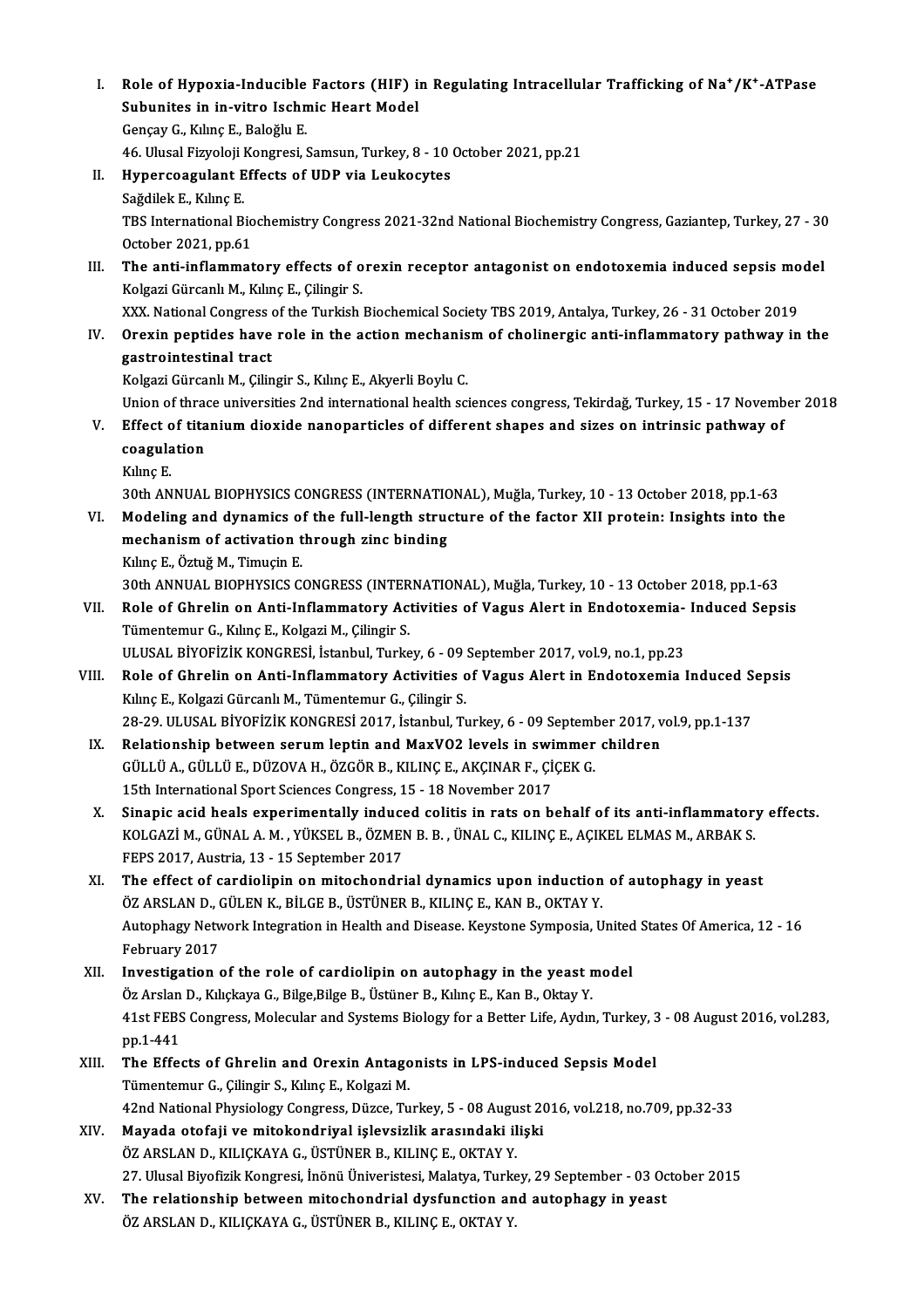EMBO Conference "Autophagy signalling and progression in health and disease", Chia, Italy., 9 - 12 September<br>2015 EMBO<br>2015<br>Soure EMBO Conference "Autophagy signalling and progression in health and diseas<br>2015<br>XVI. Sources of Tissue Factor and tracking the time course of its activity<br> $V_{\text{blue}}$  F

# 2015<br>Source:<br>Kılınç E.<br><sup>1st vorl</sub></sup> Sources of Tissue Factor and tracking the time course of its activity<br>Kılınç E.<br>1st workshop on tissue factor activity, expression and quantitation, Nevşehir, Turkey, 15 - 17 August 2014<br>Platelet derived misroparticles ind

### Kılınç E.<br>1st workshop on tissue factor activity, expression and quantitation, Nevşehir, Turkey, 15 - 1<br>XVII. Platelet derived microparticles induce factor XII mediated thrombin generation<br>Spropk H. M. Kiling E. Van Osrla 1st workshop on tissue factor activity, expression and quantitation, Nev<br>Platelet derived microparticles induce factor XII mediated thro<br>Spronk H. M. , Kilinc E., Van Oerle R., Hamulyak K., Renne T., Ten Cate H.<br>Eth Intern Platelet derived microparticles induce factor XII mediated thrombin generation<br>Spronk H. M. , Kilinc E., Van Oerle R., Hamulyak K., Renne T., Ten Cate H.<br>5th International Conference on Thrombosis and Hemostasis Issues in Spronk l<br>5th Inter<br>vol.125

### Supported Projects

Supported Projects<br>BALOĞLU E., KILINÇ E., TUBITAK Project, Iskemik kalp hastalıgı modelinde Na+/K+-ATPaz pompası ile etkilesen<br>PRASPRELISENTERATRENGEN 2022 proteinlerinsaptanması, 2020 - 2023<br>proteinlerinsaptanması, 2020 - 2023<br>Ağushaclı D., Kılına E., Öz Arelan D., TU

proteinlerinsaptanması, 2020 - 2023<br>Ağırbaşlı D., Kılınç E., Öz Arslan D., TUBITAK Project, Yüksek Dansiteli Lipoprotein-Kolesterol (HDL-K) seviyelerinin Otofaji ile İlgili Genlerin İfadesi ile ilişkisi, 2018 - 2022 Ağırbaşlı D., Kılınç E., Öz Arslan D., TUBITAK Project, Yüksek Dansiteli Lipoprotein-Kolesterol (HDL-K) seviyelerinin<br>Otofaji ile İlgili Genlerin İfadesi ile ilişkisi, 2018 - 2022<br>BALOĞLU E., KILINÇ E., TUBITAK Project, Kr

Otofaji ile İlgili Genlerin İfadesi ile ilişkisi, 2018 - 2022<br>BALOĞLU E., KILINÇ E., TUBITAK Project, Kronik Hipoksik Kardiy<br>Lokalizasyonunda HIF'lerin Rolünün Araştırılması, 2019 - 2021<br>Kılıng E. Soğdilek E. Hrav A. Artür BALOĞLU E., KILINÇ E., TUBITAK Project, Kronik Hipoksik Kardiyomiyositlerde Na+/K+-ATPaz Proteinin Hücre Içi<br>Lokalizasyonunda HIF'lerin Rolünün Araştırılması, 2019 - 2021<br>Kılınç E., Sağdilek E., Uzay A., Arıtürk C., TUBITA

Lokalizasyonunda HIF'lerin Rolünün Araştır<br>Kılınç E., Sağdilek E., Uzay A., Arıtürk C., TUB<br>üzerine etkisinin araştırılması, 2019 - 2019<br>KU INC E. Project Sunnerted by Hisber Edu Kılınç E., Sağdilek E., Uzay A., Arıtürk C., TUBITAK Project, Eritrosit reolojisinin kan pıhtılaşması, fibrin yapısı ve<br>üzerine etkisinin araştırılması, 2019 - 2019<br>KILINÇ E., Project Supported by Higher Education Institut

üzerine etkisinin araştırılması, 2019 - 2019<br>KILINÇ E., Project Supported by Higher Education Institutions, Farklı şekil ve büyüklükte olan titanyum dioksit<br>nanopartiküllerinin faktör 12 proteini ve intrensek pıhtılaşma yo KILINÇ E., Project Supported by Higher Education Institutions, Farklı şekil ve büyüklükte olan titanyum dioksit<br>nanopartiküllerinin faktör 12 proteini ve intrensek pıhtılaşma yolağına etkisi, 2019 - 2019<br>KOLGAZI M., KILINÇ

nanopartiküllerinin faktör 12 proteini ve intrensek pıhtılaşma yolağına etkisi, 2019 - 2019<br>KOLGAZI M., KILINÇ E., TUBITAK Project, Sıçanda Endotoksemi Modelinde Vagal Stimülasyonun Olası Anti<br>Etkileri Ve Bu Anti-Inflamatu Etkileri Ve Bu Anti-Inflamatuvar Etkilerde Ghrelin, Oreksin Ve Nesfatin-1 Peptidlerinin Rolü, 2015 - 2018<br>Activities in Scientific Journals

Biochemistry and Molecular Biology, Committee Member, 2020 - Continues

# Biochemistry and Molecular Biology, Committee Member, 2020<br>Memberships / Tasks in Scientific Organizations <mark>Memberships / Tasks in Scientific Organizatic</mark><br>Türk Biyofizik Derneği, Member, 2017 - Continues, Turkey

Türk Biyofizik Derneği, Member, 2017 - Continues, Turkey<br>Scientific Refereeing

Medicine Science, National Scientific Refreed Journal, October 2021 ULUDAĞÜNİVERSİTESİTIPFAKÜLTESİDERGİSİ,NationalScientificRefreed Journal,October 2021

### **Tasks In Event Organizations**

Kan B., Kılınç E., 28-29th National Biophysics Congress, Scientific Congress, İstanbul, Turkey, Eylül 2017

### **Edit Congress and Symposium Activities**

ResearchersMeet Innovators&TurkeyChapterAnnualMeeting2022,Audience, İstanbul,Turkey,2022